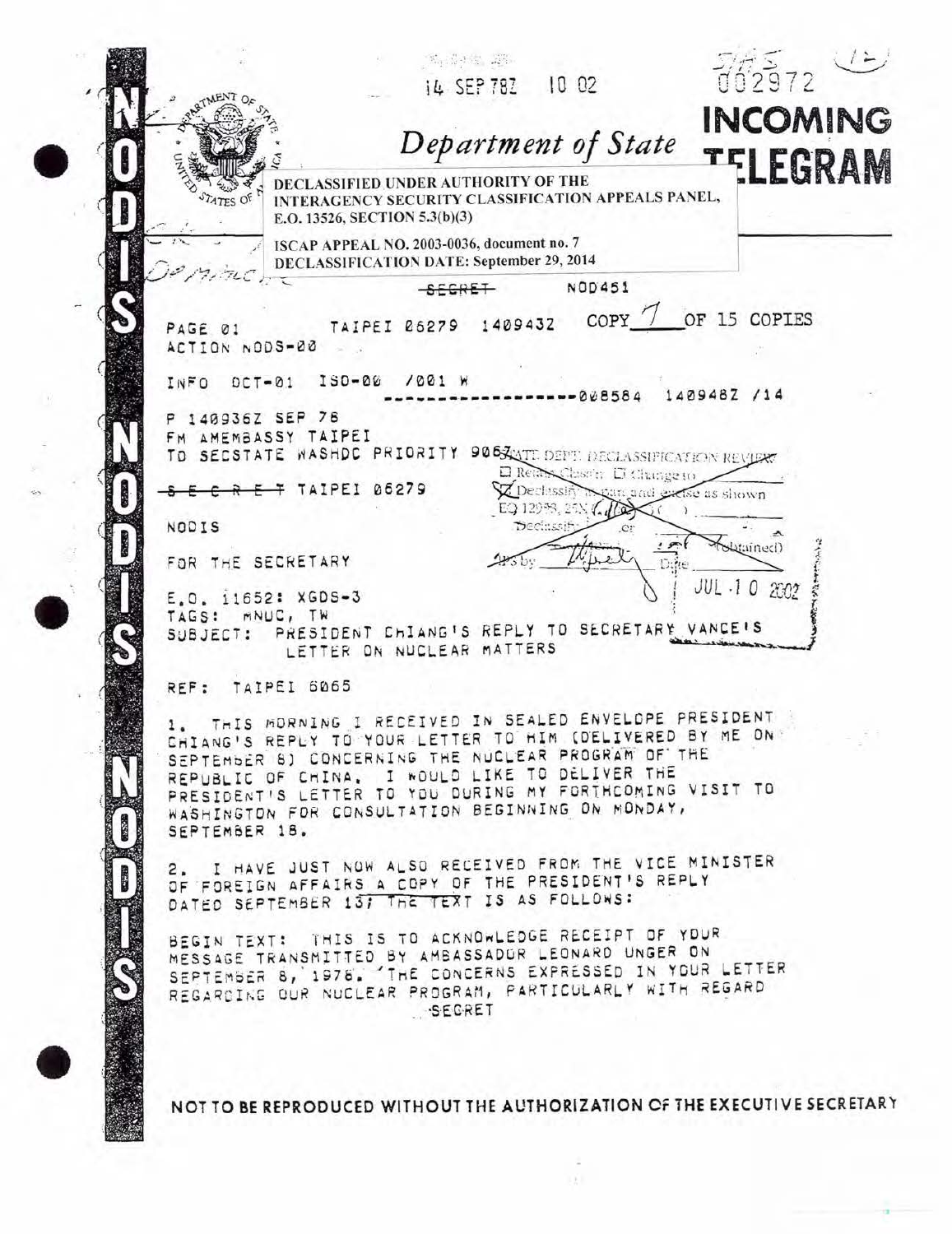

## Department of State

**INCOMING** 

TELEGRAM

TAIPEI 06279 1409432  $PAGE$   $22$ 

TO THE LASER ISOTOPE SEPARATION WORK, HAVE BEEN DULY NOTED.

IN REPLY, I WISH TO ASSURE YOU THAT MY GOVERNMENT IS NOT ENGAGED IN ANY RESEARCH WORK IN THE SENSITIVE FIELDS OF NUCLEAR ENRICHMENT, REPROCESSING OR HEAVY-WATER PRODUCTION THE LASER RESEARCH WORK CURRENTLY CONDUCTED AT THE CIST (CHONG SHAN INSTITUTE OF SCIENCE TECHNOLOGY) HAS NEVER AIMED AT ISOTUPE SEPARATION. WHILE THERE WAS SOME<br>RESEARCH WORK ON THIS SUBJECT AT THE INER (INSTITUTE OF NUCLEAR ENERGY RESEARCH) IN THE PAST, THIS HAS LONG BEEN STOPPED AND WILL NOT BE REVIVED IN THE LIGHT OF OUR COMMIT-MENT TO THE UNITED STATES NOT TO ENGAGE IN ANY WORK JHAT MIGHT LEAD TO NUCLEAR PROLIFERATION. I WISH TO AVAIL MY-SELF OF THIS OPPORTUNITY TO REAFFIRM THE POLICY OF MY GOVERNMENT TO DEVELUP NUCLEAR ENERGY EXCLUSIVELY FOR PEACEFUL PURPOSES, AND ALSO TO REASSURE YOUR EXCELLENCY THAT THE GOVERNMENT OF THE REPUBLIC OF CHINA HAS NO INTENTION WHATSOEVER TO DEVELOP NUCLEAR WEAPONS OR A NUCLEAR DEVICE OR TO ENGAGE IN ANY ACTIVITY RELATED TO REPROCESSING PURPOSES. MOREOVER, OUR SCIENTISTS IN THE NUCLEAR FIELD OR IN ANY OTHER RELATED FIELDS WILL CONTINUE TO ACT IN COMPLIANCE WITH THE AGREEMENTS BETWEEN OUR TWO GOVERNMENTS.

IN THIS CONNECTION, I SHOULD LIKE TO EXPRESS ONCE AGAIN OUR SINCERE HOPE THAT THE U.S. GOVERNMENT WILL FIND IT POSSIBLE TO SEND AMERICAN NUCLEAR EXPERTS TO THE REPUBLIC OF CHINA TO WORK WITH THEIR CHINESE COUNTERPARTS ON A LONG-TERM BASIS, THUS AVOIDING ANY POSSIBLE MISUNDER-STANDING ABOUT THE NATURE OF OUR NUCLEAR ENERGY PROGRAM. SURELY, THIS US-RUC JOINT VENTURE IN NUCLEAR RESEARCH AND DEVELOPMENT WILL HELP SPEED UP POSITIVE RESULTS IN  $-SEERET$ 

 $\mathbb{C}$  was a second

NOT TO BE REPRODUCED WITHOUT THE AUTHORIZATION OF THE EXECUTIVE SECRETARY